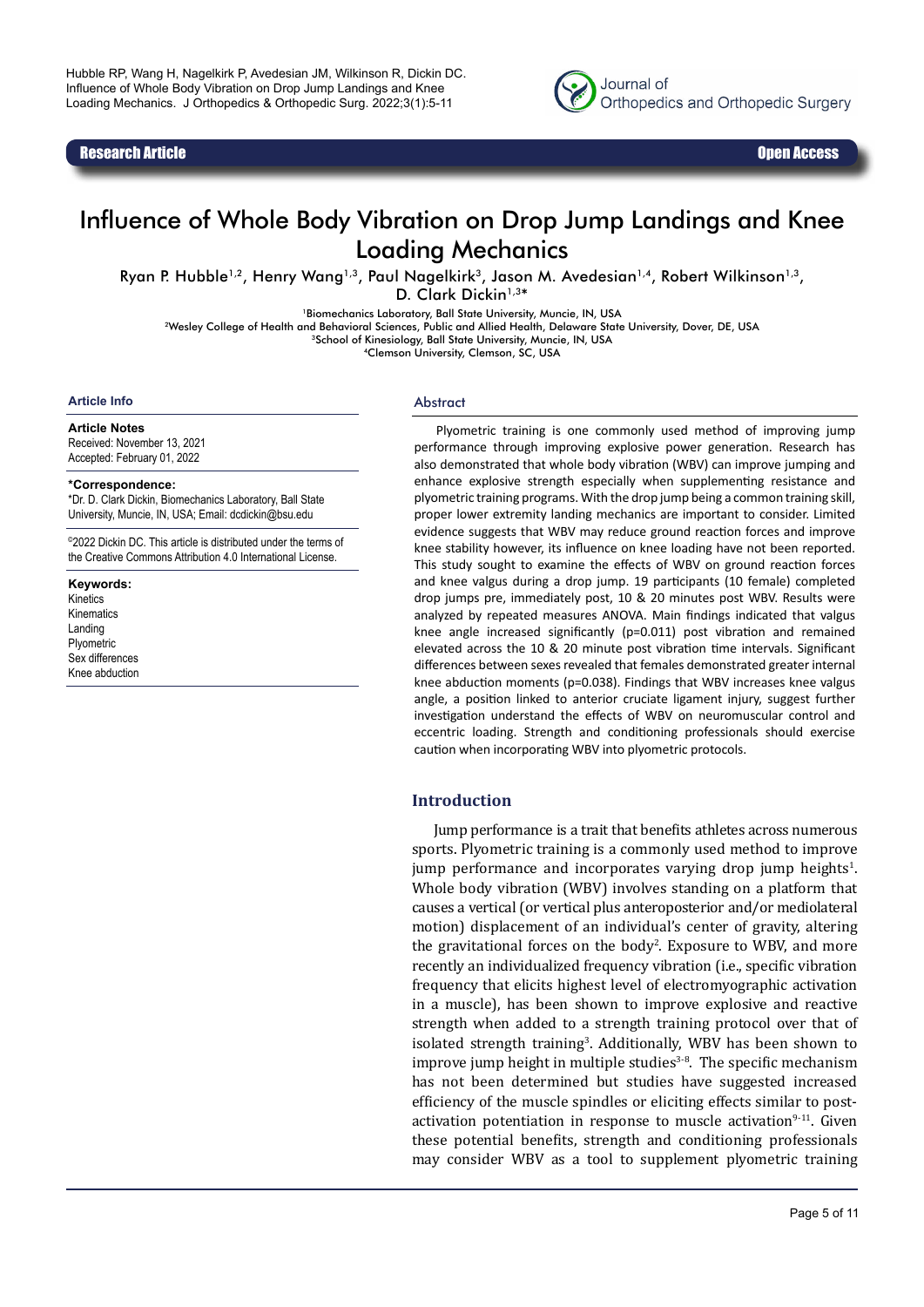programs. While improvements in jump height may be beneficial for athletes, examining the effects of WBV on landing from drop jumps should be investigated further to better understand how landing mechanics are impacted by the vibration exposure and the increases in jump height facilitated by the vibration exposure.

As jump height increases (as reported in response to WBV or through other forms of training), the ground reaction forces (GRFs) experienced during the landing will also increase<sup>12</sup>. Additionally, greater GRFs have been associated with increased anterior cruciate ligament (ACL) injury risk $13,14$ , and an even greater risk in females $15,16$ . It is also important to consider joint position(s) when an athlete lands, as landing with a knee in a valgus position or increased frontal plane (i.e., valgus) knee moments are major contributing factors to ACL rupture<sup>17-20</sup>. Considering the potential risk of ACL injury associated with the combined effects of increased GRFs and valgus knee angles, and the sex of the performer it would be beneficial to investigate the influence of WBV on these risk factors during landings, especially in light of the reported improvements in jump height following WBV exposure. While WBV research has examined explosive power measures of jumping maneuvers, limited and equivocal research has assessed the impact of WBV on landing mechanics<sup>21-23</sup>. Following WBV, researchers have demonstrated enhancements in knee neuromuscular control<sup>21</sup> and improved dynamic stability and flexibility<sup>24</sup>, potentially attributed to improved knee joint proprioception following vibration exposure<sup>21</sup>. However, the aforementioned studies did not include measures related to knee valgus or the effects of an individualized vibration frequency. As such, the purpose of this study was to examine the effect of an individualized frequency WBV training program on GRFs, lower limb mechanics and the differences associated with the sex of the individual during the landing phase of a drop jump. It was hypothesized that GRFs, loading rates, valgus knee moment and valgus knee angles would show an acute decrease in non-sedentary individuals following an individualized frequency WBV training session as a result of the potential changes in proprioception following the vibration exposure23,25. Additionally, it was hypothesized that WBV would not differentially alter performance based on the individual's sex.

# **Materials and Methods**

# **Experimental Approach to the Problem**

To examine the hypotheses for this study, subjects were recruited and tested on two separate days. During the first day we determined the individualized vibration frequency to be used during the participants second testing session which was conducted  $~148$  hours (two days) later. On the second visit, the participants completed drop jumps and

then performed the vibration training program outlined below. Following vibration, subjects completed additional drop jumps immediately, 10 and 20 minutes post-WBV to examine the effects of vibration and short-term recovery on drop jump mechanics. Participants were allowed to sit or stand during the recovery period but not engage in any activity. Ground reaction forces, loading rates, knee moment and valgus knee angles were examined.

# **Subjects**

Twenty non-sedentary young adults (10 male, 10 female) were recruited for this study. Participants were required to be participating in at least 30-minutes of moderate exercise at least three days a week to help ensure that the drop jump movements could be performed without injury. One male withdrew from participation due to a knee injury sustained during an activity unrelated to the study, resulting in 19 participants (9 male, 21.40±2.87years, 78.68±13.89kg, 1.75±0.09m; 10 female, 21.40±3.13years, 63.48±12.21kg, 1.66±0.06m). Participants were excluded if they had any lower extremity neuropathies, recent knee, hip or ankle injuries, lower extremity surgeries within the previous year or a recent or history of concussions. All participants reported as right leg dominant which was defined as the leg they would use to kick a ball. This study was approved by a university Institutional Review Board in accordance with the Declaration of Helsinki (Protocol# 291208-2) and informed consent was obtained from all subjects involved in the study signed prior to participation and study familiarization.

# **Procedures**

The first visit was used to establish the individualized WBV (iWBV) frequency protocol and to practice the drop jump task. Electromyographic (EMG) activity of the right vastus lateralis via surface electrodes (Bagnoli DE 2.1 - Delsys, Boston, MA) was sampled at 2000 Hz and used to monitor peak muscular activation during multiple brief WBV exposures. Skin preparation for electrode placement included hair removal with a razor, mild skin abrasion with fine grit sandpaper and cleansed with gauze pads and rubbing alcohol. The longitudinal axis of the electrode was placed on the skin directly above the muscle following the direction of the underlying muscle fibers. An individualized frequency protocol $3,4$  required the participants to stand  $bar$  foot with knees flexed to approximately 15 degrees $^2$  on a 0.8 x 1.01m synchronous vibration plate (Pneu-VibePro, Sandpoint, ID) vibrating with a peak-to-peak amplitude of 2mm. Participants completed a baseline (no vibration) trial immediately followed by 10 seconds of vibration at randomized frequencies of 20, 25, 30, 35, 40, 45, 50 or 55 Hz (1.61 g – 12.2 g). Between each vibration exposure four-minutes of rest was provided to limit the effects of fatigue or crossover from the previous vibration exposure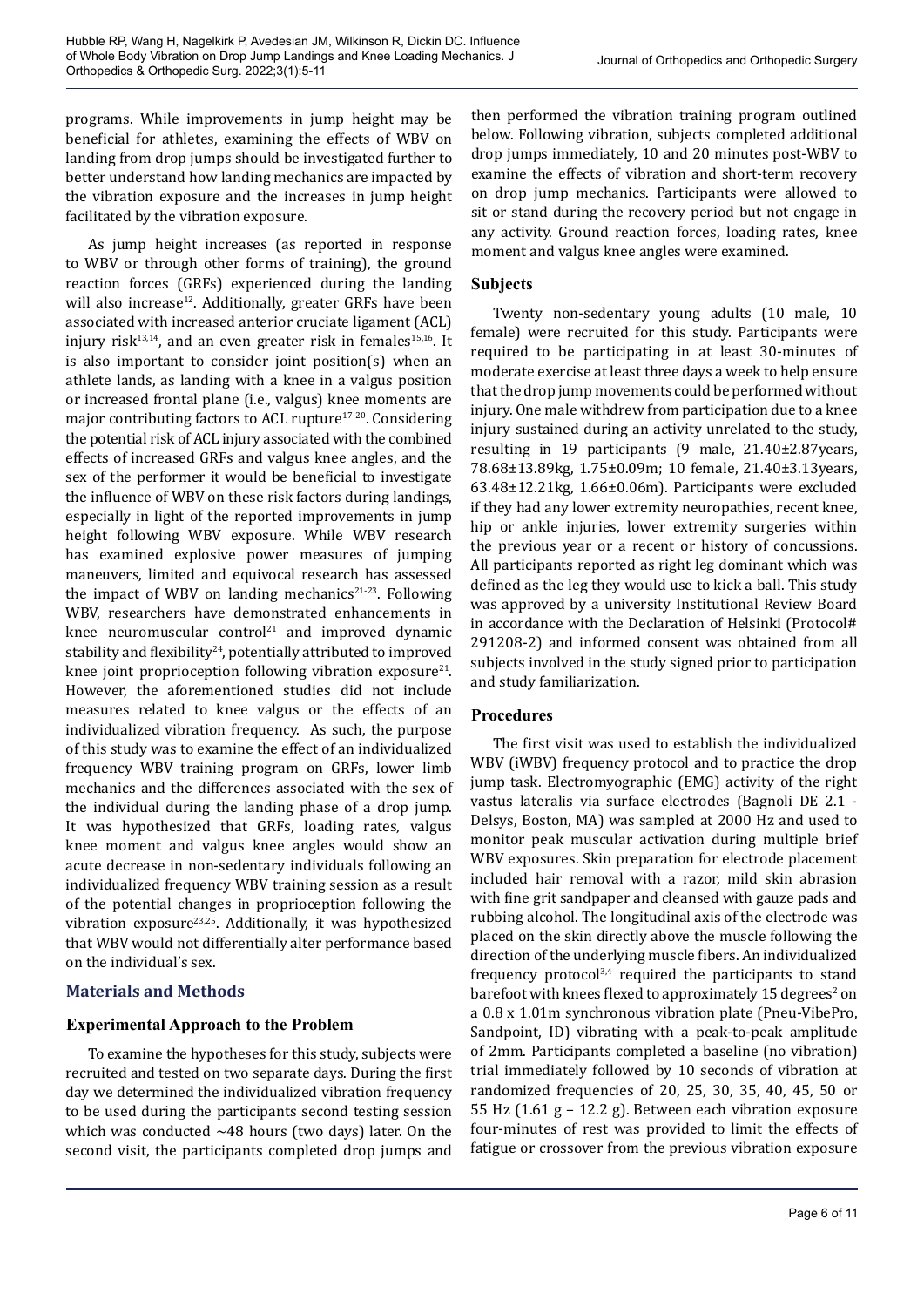resulting in eight vibration exposures during the first session. Peak root-mean-square (RMS) values of the electromyographic activity were calculated (additional detail for the calculation can be found in the *Data Analysis*  section below) to determine the vibration frequency that elicited the greatest neuromuscular response. Following the vibration protocol, participants were asked to perform 10 practice drop jumps from a 0.60 m box<sup>26</sup> to reduce the learning effect on the task on the second visit. Participants were asked to step off the box and land and jump as high as possible immediately following the landing. Only trials in which each foot landed completely on separate 0.46 m x 0.51 m force plates (AMTI OR6-7-1000, Watertown, MA; sampling at 2000 Hz) were used for the analysis. To remove the influence of arm swing on jump height, all participants were fitted with the same lightweight strap-based harness typically used in rock-climbing and were instructed to grasp the straps during all trials. After practicing the jump protocol, participants were asked to refrain from strenuous physical activity before attending the second testing session which occurred  $~148$  hours following the first session.

For the second testing session, three-dimensional kinematic data was captured at 200 Hz with a 12-camera Vicon MX-F40 system (Vicon, Oxford Metric Ltd., Oxford, UK) utilizing a modified plug-in gait marker set<sup>27</sup>. Retroreflective markers were placed bilaterally on the lateral malleolus of the ankle, lateral knee, anterior superior spine, posterior superior iliac spine, acromion processes, and four-marker clusters on the lateral aspect of the thighs and shanks. Additional markers were placed on the manubrium,  $7<sup>th</sup>$  cervical and  $12<sup>th</sup>$  thoracic vertebrae to create the 3D model for analysis $27,28$ . Participants wore the same body harness used in the initial testing session. Following marker placement, participants completed five-minutes of self-selected pace walking on a treadmill. Following the warm-up, five baseline drop jump trials were completed. A successful landing consisted of all markers being recorded while the participant landed with each foot completely on their assigned force plate. A rest period of 30-seconds was provided between trials to reduce fatigue. After completing five successful baseline drop jumps, the participant then completed the WBV protocol consisting of 10, individualized frequency one-minute vibration sessions with oneminute rest between each trial, and a four-minute rest period following the fifth trial<sup>3,4</sup>. During the WBV exposure participants maintained a semi-squat position with feet approximately shoulder-width apart<sup>29</sup> and approximately 15 degrees of knee flexion to maximize the effects of the vibration to the legs and help reduce residual vibrations to the head<sup>30</sup>. Drop jump landings were also assessed immediately following WBV and again at 10 and 20 minutes post vibration.

# **Data Analysis**

Electromyographic data for the individualized frequency were acquired and processed with Delsys EMG Works software (version 3.6). Raw data were full-wave rectified and smoothed using a root-mean-square (RMS) calculation with a 0.125s window length and a 0.0625s overlap over the course of each 10 second vibration exposure $31$ . The peak from the resulting RMS curve was used to indicate the neuromuscular response for each WBV frequency. Subsequently, the frequency with the highest peak value was considered the individualized frequency for the second day.

All data were collected and exported using Vicon Nexus software and subsequently processed using Visual 3D (V4) software (C-Motion, Germantown, MD). Kinematic and kinetic data were filtered using a dual-pass zerophaseshift Butterworth filter using 8 Hz and 40 Hz cutoffs, respectively $32$ . Data from the dominant leg was assessed from initial ground contact to peak knee flexion during the landing. The variables of interest for examination included peak GRFs, peak loading rate, peak knee varus/valgus angle, peak valgus knee moments and jump height. The GRF was normalized to each participants weight and expressed in body weights (BWs) while peak loading rate was calculated from initial ground contact to maximum GRF and taken as the first derivative of the vertical GRF and expressed as body weights per second  $(BW/s)^{33}$ . A Cardan coordinate



**Figure 1:** Exemplar knee angle and moment and vertical ground reaction force and loading rate graphs during the landing maneuver. Initial contact (blue vertical line) and peak knee flexion (red vertical line) indicate the period of the landing used to calculate the respective measures.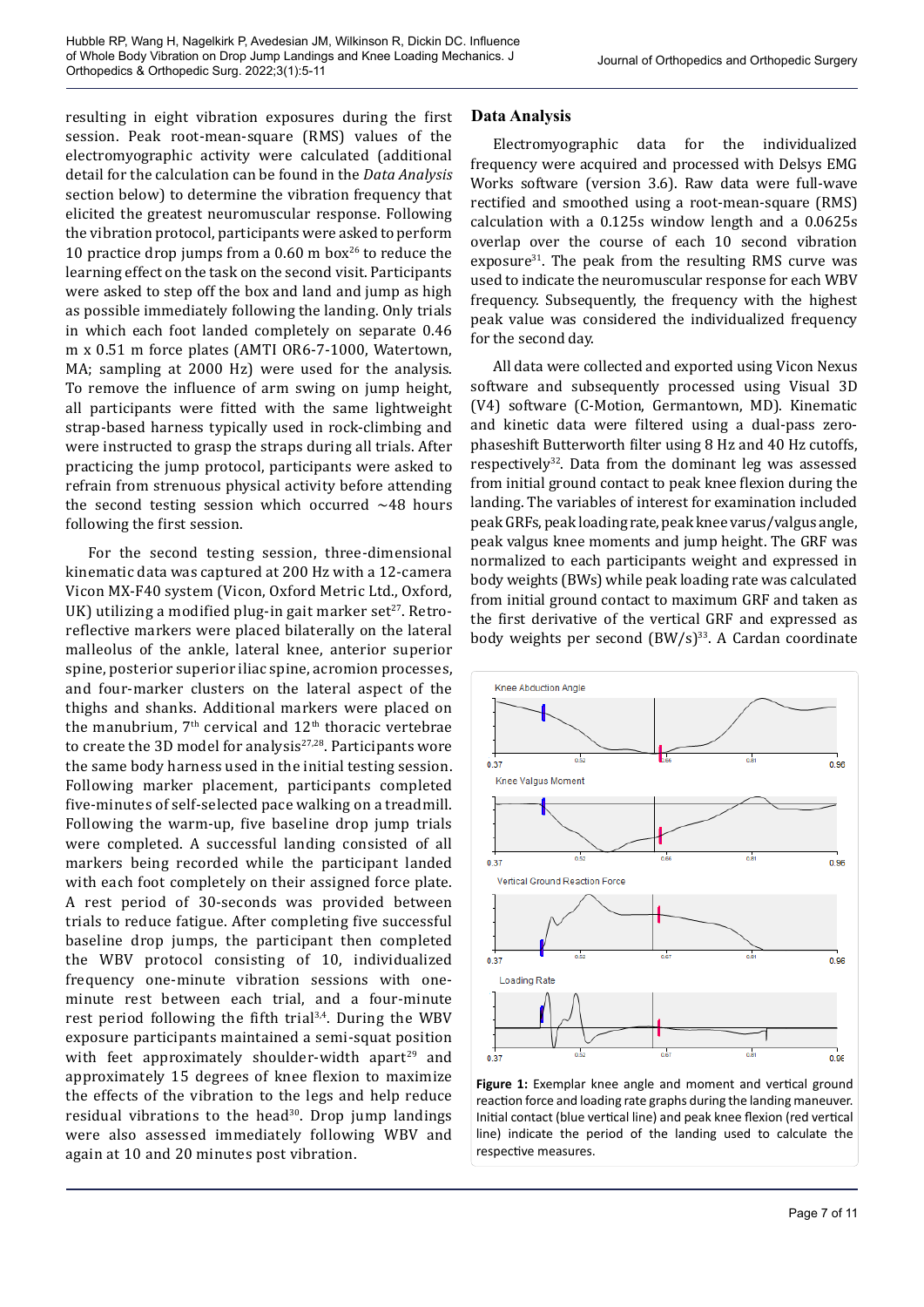system (X, Y, Z) was used to create a 3D model relative to the participant/joints and used to calculate internal joint moments using inverse dynamics and were normalized to each participant's body height  $(m)$  and mass  $(kg)^{31}$ . Internal moments are used to represent internal muscle forces produced to counteract the external moments created by landing (i.e., ground reaction) forces. Exemplar graphs of vertical ground reaction force, loading rate, knee angle and moments during landing are presented in Figure 1 and an image of the 3D model during the landing at the point of peak knee flexion in Figure 2.

#### **Statistical Analysis**

To assess the effects of vibration over time, data were assessed at four time points: pre-vibration, immediate post vibration, and 10 and 20 minutes post vibration. To assess changes between pre- and post-WBV exposure, as well as differences between sexes, separate 2 x 4 (sex x time) Repeated Measures Analyses of Variance (RM-ANOVA) contrasts were performed on GRF, loading rate, knee valgus/varus angle, valgus knee moment and jump height. Follow-up pairwise comparisons were performed were appropriate. Sphericity was assessed, and if violated, Huhyn-Feldt corrections were used for data comparisons. For all comparisons the experiment-wise alpha level was set at  $p \leq 0.05^{34,35}$ .

#### **Results**

# **General Findings**

All 19 participants completed the study safely with no reported discomfort. Summary data for all dependent measures across all testing periods are presented in Table 1. After processing the individualized frequency of all participants, the mean frequency was 33.68±7.42 Hz with

a range from 20-50 Hz and the mode frequency was 30 Hz (11 participants had this individualized frequency). For all measures, significance mean and standard deviation data is reported in Table 1.

#### **Ground Reaction Forces and Loading Rate**

For the measures of peak GRF as well as loading rate across the pre, post, 10 and 20 minute post assessments,



**Figure 2:** Sample drop landing at the point of maximum knee flexion. Resultant ground reaction force vectors arrows originating from each force platform represent the magnitude and direction of the force vector.

| Variable                    | Gender | <b>Pre-Vibration</b><br>(mean±SD) | <b>Post Vibration</b><br>(mean±SD) | 10 Min. Post<br><b>Vibration</b><br>(mean±SD) | 20 Min Post<br><b>Vibration</b><br>(mean±SD) |                      | P Values               |            |
|-----------------------------|--------|-----------------------------------|------------------------------------|-----------------------------------------------|----------------------------------------------|----------------------|------------------------|------------|
|                             |        |                                   |                                    |                                               |                                              | Time                 | <b>Sex</b>             | Time x Sex |
| GRF (BW)                    | Male   | $2.78 \pm 0.63$                   | $2.64 \pm 0.54$                    | $2.63 \pm 0.57$                               | $2.61 \pm 0.69$                              | 0.158                | 0.408                  | 0.623      |
|                             | Female | $2.92 \pm 0.49$                   | $2.94 \pm 0.56$                    | $2.87 \pm 0.52$                               | $2.82 \pm 0.70$                              |                      |                        |            |
| Loading Rate (BW/s)         | Male   | 215.63±79.40                      | 207.27±66.80                       | 204.86±57.54                                  | 190.82±53.77                                 | 0.155                | 0.565                  | 0.153      |
|                             | Female | 217.67±81.59                      | 231.07±82.35                       | 226.31±74.47                                  | 220.40±80.06                                 |                      |                        |            |
| Knee Valgus Angle (degrees) | Male   | $-6.79\pm 6.87$                   | $-7.27 \pm 6.63$                   | $-7.46\pm 6.23$                               | -7.69±6.87                                   | $0.011$ <sup>a</sup> | 0.091                  | 0.647      |
|                             | Female | $-11.56 \pm 5.93$                 | $-12.79 \pm 5.66$                  | $-12.84 \pm 6.14$                             | $-13.03 \pm 5.69$                            |                      |                        |            |
| Knee Valgus Moment (Nm/kg)  | Male   | $-0.31 \pm 0.26$                  | $-0.31 \pm 0.22$                   | $-0.309 \pm 0.22$                             | $-0.35 \pm 0.23$                             | 0.859                | $0.038$ <sup>a</sup>   | 0.756      |
|                             | Female | $-0.80 \pm 0.49$                  | $-0.78 \pm 0.64$                   | $-0.77 \pm 0.51$                              | $-0.77 \pm 0.52$                             |                      |                        |            |
| Jump Height (m)             | Male   | $0.41 \pm 0.047$                  | $0.41 \pm 0.04$                    | $0.40 \pm 0.03$                               | $0.41 \pm 0.03$                              | 0.657                | $< 0.001$ <sup>a</sup> | 0.465      |
|                             | Female | $0.29 \pm 0.071$                  | $0.28 \pm 0.71$                    | $0.28 \pm 0.06$                               | $0.28 \pm 0.05$                              |                      |                        |            |

**Table 1:** Summary data across sexes and WBV exposure timing

<sup>a</sup>Indicates significant difference based on comparison, BW=bodyweight, Nm/kg=Newton meters per kilogram.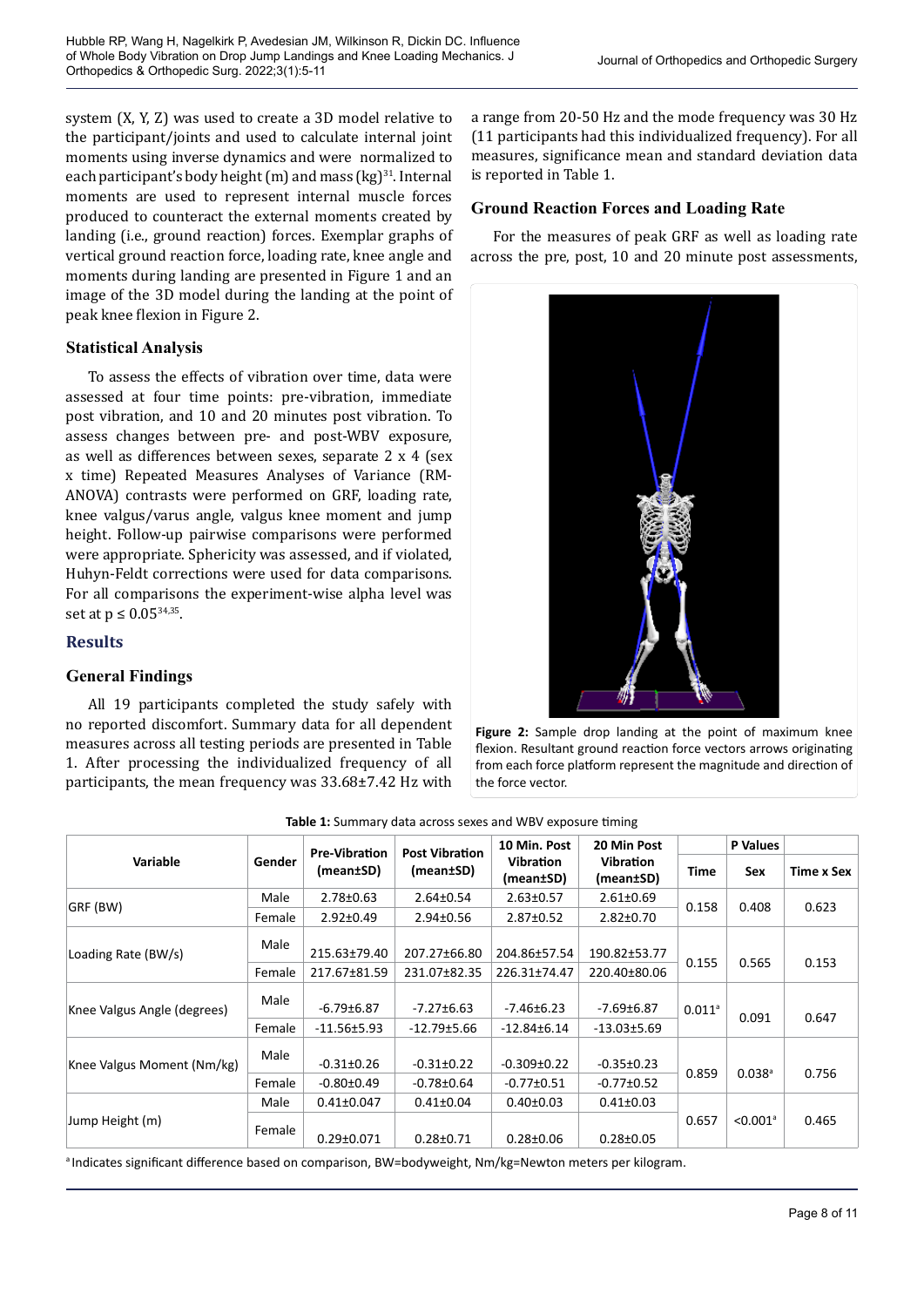there were no significant differences for the main effects of time, sex, or for the higher order interaction of time by sex  $(p > 0.05)$ .

# **Knee Valgus Angle**

Assessing the measure of valgus knee angle revealed a significant main effect for time  $(F_{(2.30, 36.89)} = 4.78, p =$ 0.01). Further pairwise comparisons revealed that valgus knee angle increased significantly during the immediately post vibration ( $p = 0.008$ ), 10 minutes post vibration ( $p =$ 0.03) and 20 minute post vibration ( $p = 0.02$ ) compared to baseline (Table 1). These findings indicate that following WBV, when collapsed across sex, participants landed with significantly greater knee valgus angle. The effects for sex and the interaction between sex and time were not significant (Table 1).

# **Jump Comparison**

Jump height was assessed to determine if vibration improved jump height as referenced in previous studies. Jump height was not significantly (p=0.68) affected at any of the three-time intervals following WBV or for the higher order interaction of time by sex (p=0.47). However, sex comparisons revealed that the males jumped significantly higher than females ( $F_{(1,16)} = 21.71$ , p < 0.001).

#### **Knee Moment**

The valgus knee moment did not significantly change (p = 0.90) across the three-time intervals following WBV or for the higher order interaction of time by sex ( $p = 0.76$ ). Females did, however, show significantly ( $F_{(1,16)} = 29.42$ , p = 0.04) greater valgus knee moment when compared with males.

# **Discussion**

The purpose of this study was to explore the acute effects of an individualized WBV training protocol on ground reaction forces, loading rate, valgus knee mechanics and differences between sexes on drop jump performance. Similar to previous research<sup>21</sup> we hypothesized that WBV would decrease peak GRF during a drop jump. While the previous study assessed single-leg drop jumps, the current study using a two-legged landing did not show a significant change in peak GRF following WBV. In contrast, other research revealed that WBV was able to acutely reduce peak impact and loading rate during a two-legged drop jump<sup>22</sup>. During that study the researchers used a total volume of 30 seconds of vibration and included a rest break before performing drop landings of 0.3-0.5 meters. Whereas the current study utilized a total of 10 minutes of vibration<sup>3</sup> and tested drop landings from a height of 0.6 meters<sup>26</sup> immediately following WBV and also assessed the influence of up to 20 minutes of rest<sup>36</sup>. Use of a rest period has been shown previously to improve performance when

implemented following WBV<sup>37</sup>. While the population in the current study were considered active, their current and past experience with jumping and landing was not assessed. Consequently the drop height of 0.6 meters could have exceeded their maximal jump height and served as a supra-maximal height to control during landing, which could have ultimately resulted in potential slipping of muscle cross-bridges<sup>38</sup> or an inability to effectively control the momentum and rebound immediately.

While no significant change in ground reaction forces was observed following WBV, significant increases in knee valgus angle occurred immediately post, and persisted through 10 and 20 minutes post vibration rest intervals. While improvements in squat jump performance following WBV have been shown to persist up to  $15$ -minutes<sup>39</sup> the current study suggests that a potential deleterious effect from WBV may occur upwards of 20-minutes post vibration. These findings are in contrast to other research indicating improvements in knee stability during single-leg drop  $jumps<sup>21</sup>$ . In the single-leg drop study, decreases in GRFs were measured following vibration, as well as increases in sagittal knee angular displacement $22$ . The authors described this as a potential mechanism for reducing GRF, however changes in knee valgus angle were not reported.

Risks associated with landing have been shown to be greater in females than males in numerous studies. We did not have any reason to believe that the WBV exposure would impact males and females differently and the results supported this. Conversely it was expected that there would be sex differences for jump height and knee valgus angle and loading during landing. During the landing maneuver females exhibited smaller jump heights and greater knee valgus moments, but despite more than a five degree greater peak valgus knee angle the difference did not reach the level of statistical significance. When designed the purpose of this study was to assess landing mechanics following WBV using a common drop height of 0.6 m. Ultimately this height was considerably greater than the mean maximum jump heights for either sex and likely influenced their ability control the descent during the drop landings. It is unknown if this drop height was reduced to a more manageable level if this would have elicited additional differences between the two groups.

Potential limitations for this study include participants assuming a stance position during vibration that required toes to be pointed straight ahead and feet shoulder width apart while in a semi-squat position<sup>29</sup>. Although not specifically assessed, this shoulder width stance produced an observable valgus knee angle during WBV exposure. Consequently, it is possible that the stance used during vibration may have contributed to the increase in knee valgus angle. Alternatively, a different study utilized a stance where the participants outwardly rotated their feet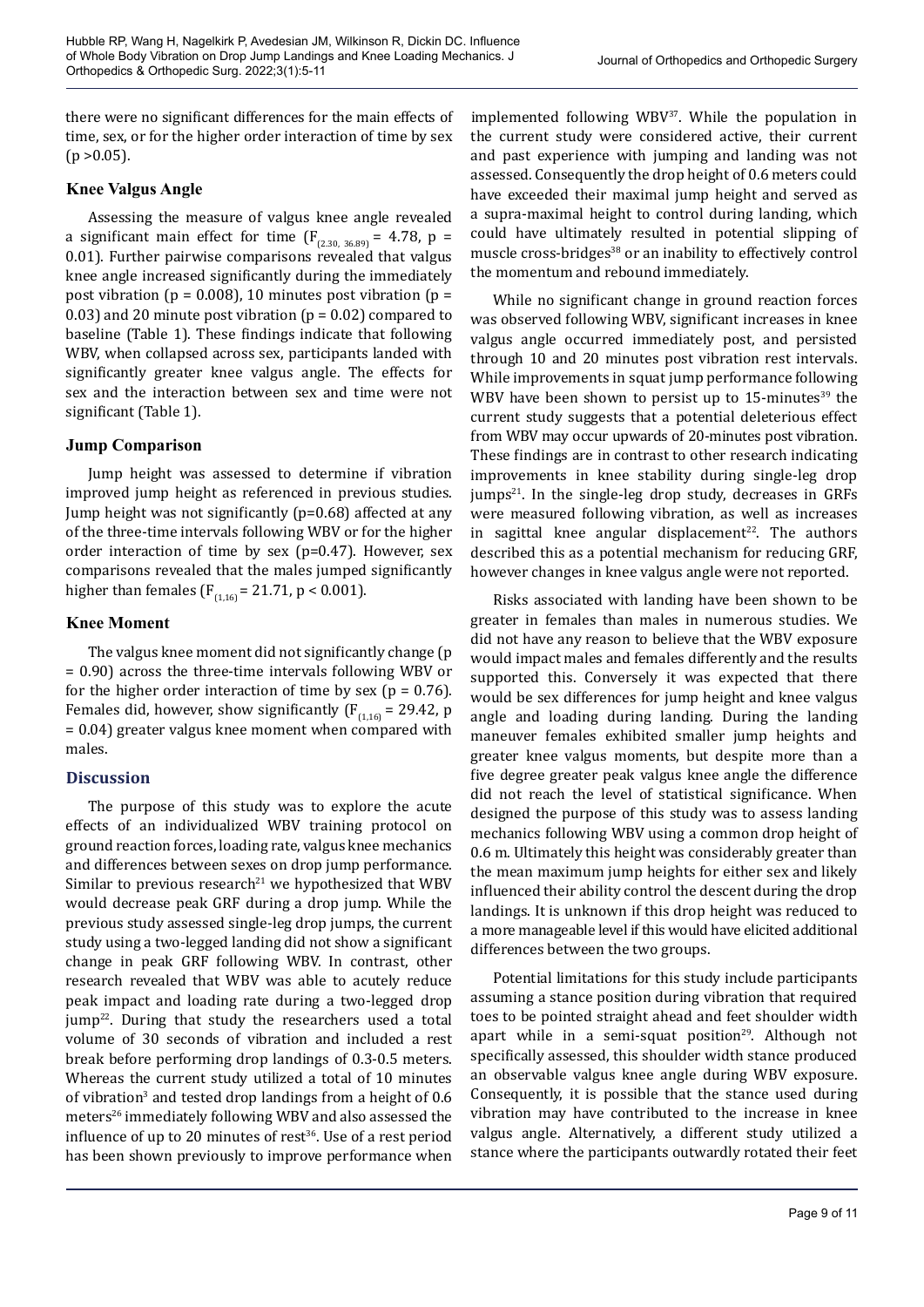approximately five degrees, and participants displayed improved knee stability following a WBV protocol $40$ . Although not reported, the figures included in the article suggest that the participants may have been in a hip width stance rather than the shoulder width stance, as used in this study. In addition to foot placement, the height of drop for the landing may have affected the jump height of the subsequent jump as well as the ability to control the overall descent. It has been suggested that a drop height as low as 0.4m may limit the ability to produce greater countermovement jump heights when compared to squat  $jumps<sup>41</sup>$ . This may in part explain why a significant increase in jump height was not observed in the current study. An additional limitation was that a control group was not analyzed limiting the comparison to a group that just performed drop jumps without the vibration intervention. It is important to note however that all participants performed practice drop-jump trials during the initial testing day to help familiarize them to the protocol and help reduce the potential learning effects.

In conclusion the results of the current study suggest that while WBV may increase knee angular displacement in the sagittal plane, knee valgus angles may also increase. Given that valgus knee angles during landings are a potential risk factor for ACL injury<sup>17-19</sup>, further research is needed to determine if this increase has the potential to put individuals at a greater risk for ACL injury and if a greater rest period following vibration may help to attenuate this effect.

#### **Practical Applications**

Whole body vibration utilizing an individualized frequency resulted in an increased valgus knee angle for up to 20 minutes following a vibration training protocol. These data show that WBV may play a contributing factor to increased valgus knee angles in non-sedentary individuals. Strength training professionals should exercise caution when supplementing plyometric training programs with WBV and ensure all athletes have appropriate landings mechanics. This study warrants future investigation to more clearly define the effect of WBV on neuromuscular control of the lower extremities during landing tasks.

#### **Author Contributions**

Conceptualization, R.P.H. and D.C.D.; methodology, R.P.H., D.C.D, H.W., P.N.; formal analysis, R.P.H., D.C.D., J.M.A., R.W.; investigation, R.P.H.; writing—original draft preparation, R.P.H., D.C.D., P.N., and H.W.; writing—review and editing, R.P.H., D.C.D., J.M.A., and R.W. All authors have read and agreed to the published version of the manuscript.

#### **Funding**

This research received no external funding.

#### **Conflicts of Interest**

The authors declare no conflict of interest.

#### **References**

- 1. Taube W, Leukel C, Lauber B, et al. The drop height determines neuromuscular adaptations and changes in jump performance in stretch-shortening cycle training. Scand J Med Sci Sports. 2012; 22: 671-683.
- 2. Furness TP, Maschette WE. Influence of whole body vibration platform frequency on neuromuscular performance of community-dwelling older adults. JStrengthCondRes. 2009; 23: 1508-1513.
- 3. Di Giminiani R, Tihanyi J, Safar S, et al. The effects of vibration on explosive and reactive strength when applying individualized vibration frequencies. JSports Sci. 2009; 27: 169-177.
- 4. Di Giminiani R, Manno R, Scrimaglio R, et al. Effects of individualized whole-body vibration on muscle flexibility and mechanical power. JSports MedPhysFitness. 2010; 50: 139-151.
- 5. Ronnestad BR. Acute effects of various whole-body vibration frequencies on lower-body power in trained and untrained subjects. JStrength CondRes. 2009; 23: 1309-1315.
- 6. Turner AP, Sanderson MF, Attwood LA. The acute effect of different frequencies of whole-body vibration on countermovement jump performance. J Strength Cond Res. 2011; 25: 1592-1597.
- 7. Torvinen S, Sievanen H, Jarvinen TA, et al. Effect of 4-min vertical whole body vibration on muscle performance and body balance: a randomized cross-over study. IntJSports Med. 2002; 23: 374-379.
- 8. Wyon M, Guinan D, Hawkey A. Whole-body vibration training increases vertical jump height in a dance population. J Strength Cond Res. 2010; 24: 866-870.
- 9. Delecluse C, Roelants M, Verschueren S. Strength increase after wholebody vibration compared with resistance training. MedSciSports Exerc. 2003; 35: 1033-1041.
- 10. Sale DG. Postactivation potentiation: role in human performance. ExercSport SciRev. 2002; 30: 138-143.
- 11. Hong J, Kipp K, Johnson ST, et al. Effects of 4 weeks whole body vibration on electromechanical delay, rate of force development, and presynaptic inhibition. IntJPhysioRehabil. 2014; 1: 30-40.
- 12. Yeow CH, Lee PVS, Goh JCH. Sagittal knee joint kinematics and energetics in response to different landing heights and techniques. Knee. 2010; 17: 127-131.
- 13. Irmischer BS, Harris C, Pfeiffer RP, et al. Effects of a knee ligament injury prevention exercise program on impact forces in women. J Strength Cond Res. 2004; 18: 703-707.
- 14. Hewett TE, Myer GD, Ford KR, et al. Biomechanical measures of neuromuscular control and valgus loading of the knee predict anterior cruciate ligament injury risk in female athletes: a prospective study. Am J Sports Med. 2005; 33: 492-501.
- 15. McLean SG, Fellin RE, Felin RE, et al. Impact of fatigue on gender-based high-risk landing strategies. Med Sci Sports Exerc. 2007; 39: 502-514.
- 16. Renstrom P, Ljungqvist A, Arendt E, et al. Non-contact ACL injuries in female athletes: an International Olympic Committee current concepts statement. Br J Sports Med. 2008; 42: 394-412.
- 17. Cowley HR, Ford KR, Myer GD, et al. Differences in neuromuscular strategies between landing and cutting tasks in female basketball and soccer athletes. J Athl Train. 2006; 41: 67-73.
- 18. Griffin LY, Albohm MJ, Arendt EA, et al. Understanding and preventing noncontact anterior cruciate ligament injuries: a review of the Hunt Valley II meeting, January 2005. Am J Sports Med. 2006; 34: 1512- 1532.